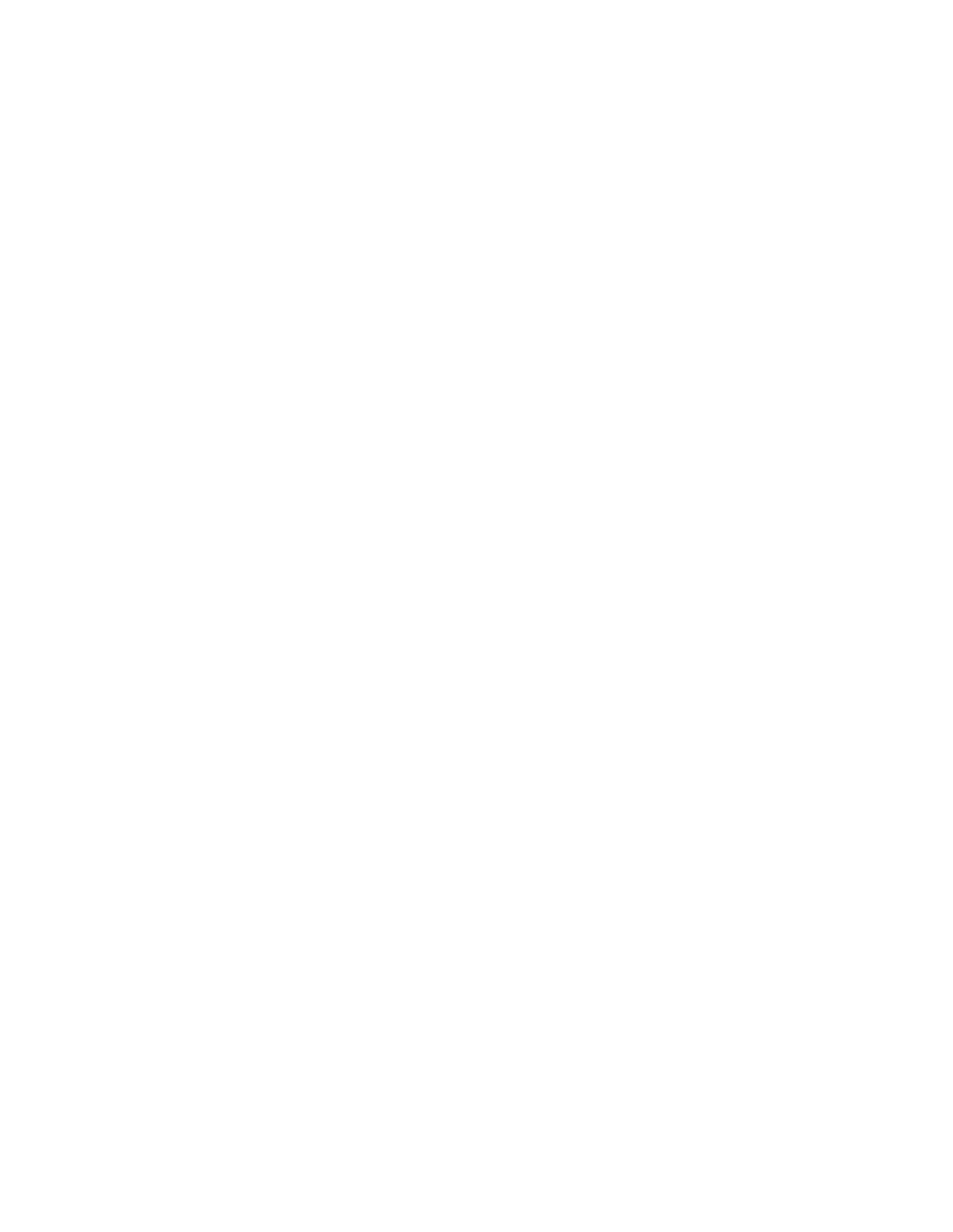# GOVERNMENT NOTICES

# **DEPARTMENT OF TRADE AND INDUSTRY**

**No. R. 209 20 February 2004**

STANDARDS ACT, 1993

WITHDRAWAL OF THE COMPULSORY SPECIFICATION FOR SLOW SPEED VEHICLES AND REPLACEMENT WITH THE COMPULSORY SPECIFICATION FOR AGRICULTURAL TRACTORS

I, Alexander Erwin, Minister of Trade and Industry, hereby under Section 22(1)(a)(l) of the Standards Act, 1993 (Act No. 29 of 1993), and on the recommendation of the Council of the South African Bureau of Standards, withdraw the compulsory specification for Slow Speed Vehicles, and replace it with the compulsory specification as set out in the Schedule, with effect from the date 2 months after the date of publication of this notice.

A ERWIN Minister of Trade and Industry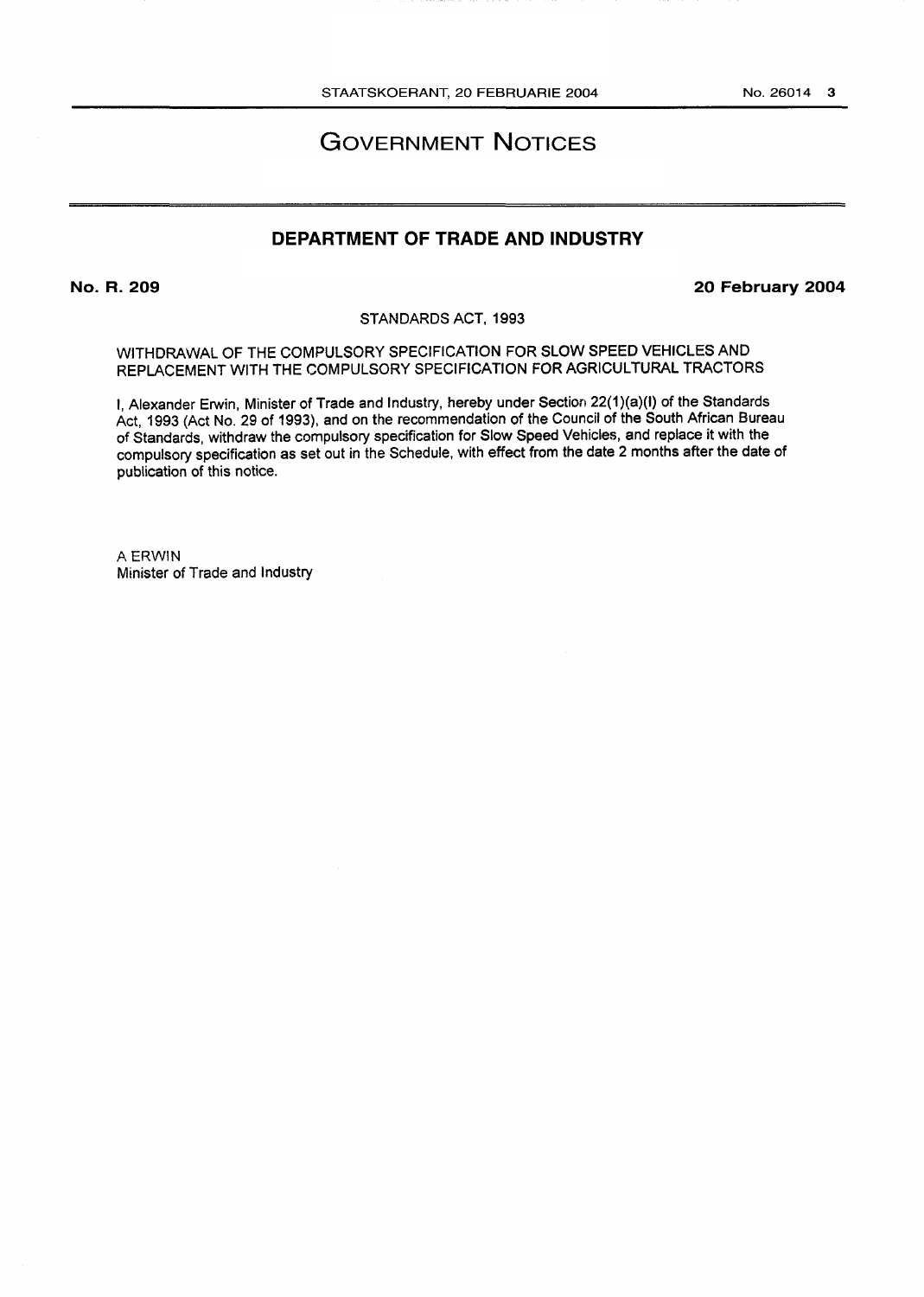# **SCHEDULE**

# **COMPULSORY SPECIFICATION FOR AGRICULTURAL TRACTORS**

## **1 Scope**

**1.1** This specification covers the requirements for agricultural tractors that have a maximum design speed not exceeding 40 km/h, and that have not previously been registered in South Africa.

1.2 This specification does not apply to:

a) experimental or prototype agricultural tractors that have been constructed or imported for the purpose of testing, assessment or development; and

b) industrial tractors, earthmoving tractors and purpose-built forestry tractors,

1.3 The relevant requirements of the specification that take effect on any specified date do not apply to agricultural tractors manufactured or imported before the operative date given in schedule 1 of this specification.

1.4 Where a South African national standard, including an international standard or an ECE regulation adopted by Standards South Africa as a national standard, is incorporated by reference into this specification, only the technical requirements/specifications for the commodity, and the tests to verify compliance, apply.

## **2 Definitions**

For the purposes of this specification, the following definitions apply:

#### **2.1**

#### **agricultural tractor**

power-driven vehicle, either wheeled or track laying, which has at least two axles, and whose function depends essentially on its tractive power, and that is specially designed to pull, push, carry or actuate certain implements, machines or trailers intended for use in agriculture

#### **2.2**

#### **importer**

person who, for the purpose of selling agricultural tractors, imports new or used agricultural tractors into South Africa

#### **2.3**

#### **manufacturer**

person who makes, produces, assembles, alters, modifies or converts an agricultural tractor, and "manufacture" has a corresponding meaning

#### **2.4**

#### **maximum design speed**

average speed measured in accordance with annex A

#### **2.5**

#### **model**

manufacturer's description for a series of agricultural tractor designs that do not differ in respect of body, chassis structure or the number of axles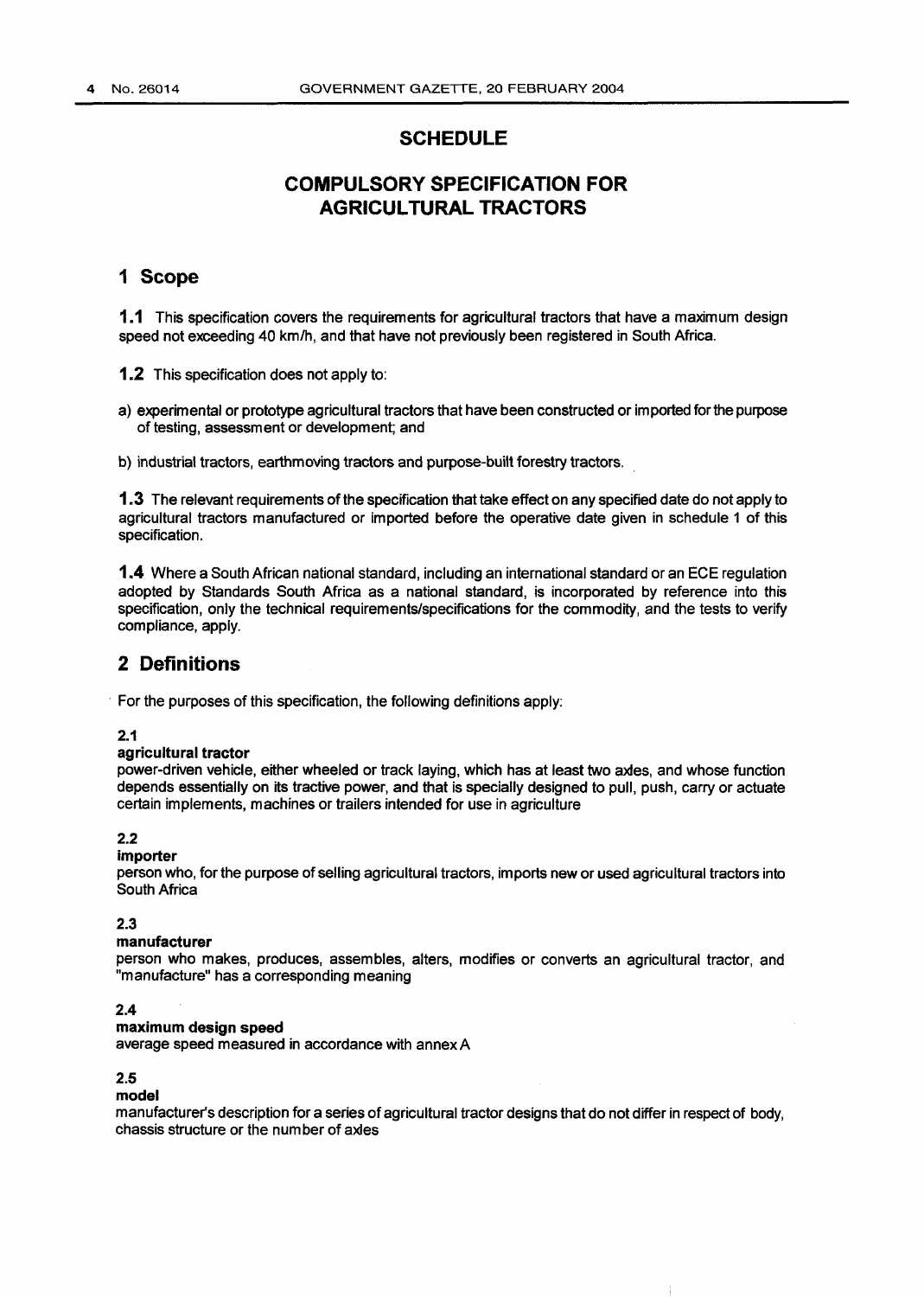NOTE The Regulatory Authority reserves the right to decide which variations or combinations of variations constitute a different model, and may also take cognizance of the classification system applied in the country of origin of the design.

The following variations do not necessarily constitute a new model:

- a) a variant in relation to trim or optional features for which compliance has been fully demonstrated;
- b) different engine capacity and transmission combinations, including petrol and diesel engines, and manual and automatic transmissions;
- c) wheelbase variations; and
- d) a number of configurations such as cab enclosures, roll-over protection, open-station operator's platforms, two-wheel drive and mechanical front-wheel drive

#### **2.6**

#### **regulatory authority**

organization appointed by the Minister of the Department of Trade and Industry to implement this specification on behalf of the South African Government

### **3 General requirements**

### **3.1 Requirements for lights and lighting equipment**

#### **3.1.1 Lights**

Lights fitted to an agricultural tractor shall comply with the relevant requirements of the following standards:

SANS 20001/ECE R1 (SABS ECE R1), Uniform provisions concerning the approval of motor vehicle headlamps emitting an asymmetrical passing beam and/or a driving beam and equipped with filament lamps of categories R2 and/or HS1.

SANS 20003/ECE R3 (SABS ECE R3), Uniform provisions concerning the approval of retroreflecting devices for power-driven vehicles and their trailers.

SANS 20004/ECE R4 (SABS ECE R4), Uniform provisions for the approval of devices for the illumination of rear registration plates of motor vehicles (except motor cycles) and their trailers.

SANS 20005/ECE R5 (SABS ECE R5), Uniform provisions for the approval of motor vehicle "sealed beam" headlamps (SB) emitting a European asymmetrical passing beam or a driving beam or both.

SANS 20006/ECE R6 (SABS ECE R6), Uniform provisions concerning the approval of direction indicators for motor vehicles and their trailers.

SANS 20007/ECE R7, Uniform provisions concerning the approval of front and rear position (side) lamps, stop-lamps and end-outline marker lamps for motor vehicles (except motor cycles) and their trailers.

SANS 20008/ECE R8 (SABS ECE R8), Uniform provisions concerning the approval of motor vehicle headlamps emitting an asymmetrical passing beam or a driving beam or both and equipped with halogen filament lamps (H1, H2, H3, HB3, HB4, H7, H8, H9, HIR1 and/or HIR2).

SANS 20020/ECE R20 (SABS ECE R20), Uniform provisions concerning the approval of motor vehicle headlamps emitting an asymmetrical passing beam or a driving beam or both and equipped with halogen filament lamps (H4 lamps).

SANS 20023/ECE R23 (SABS ECE R23), Uniform provisions concerning the approval of reversing lamps for power-driven vehicles and their trailers.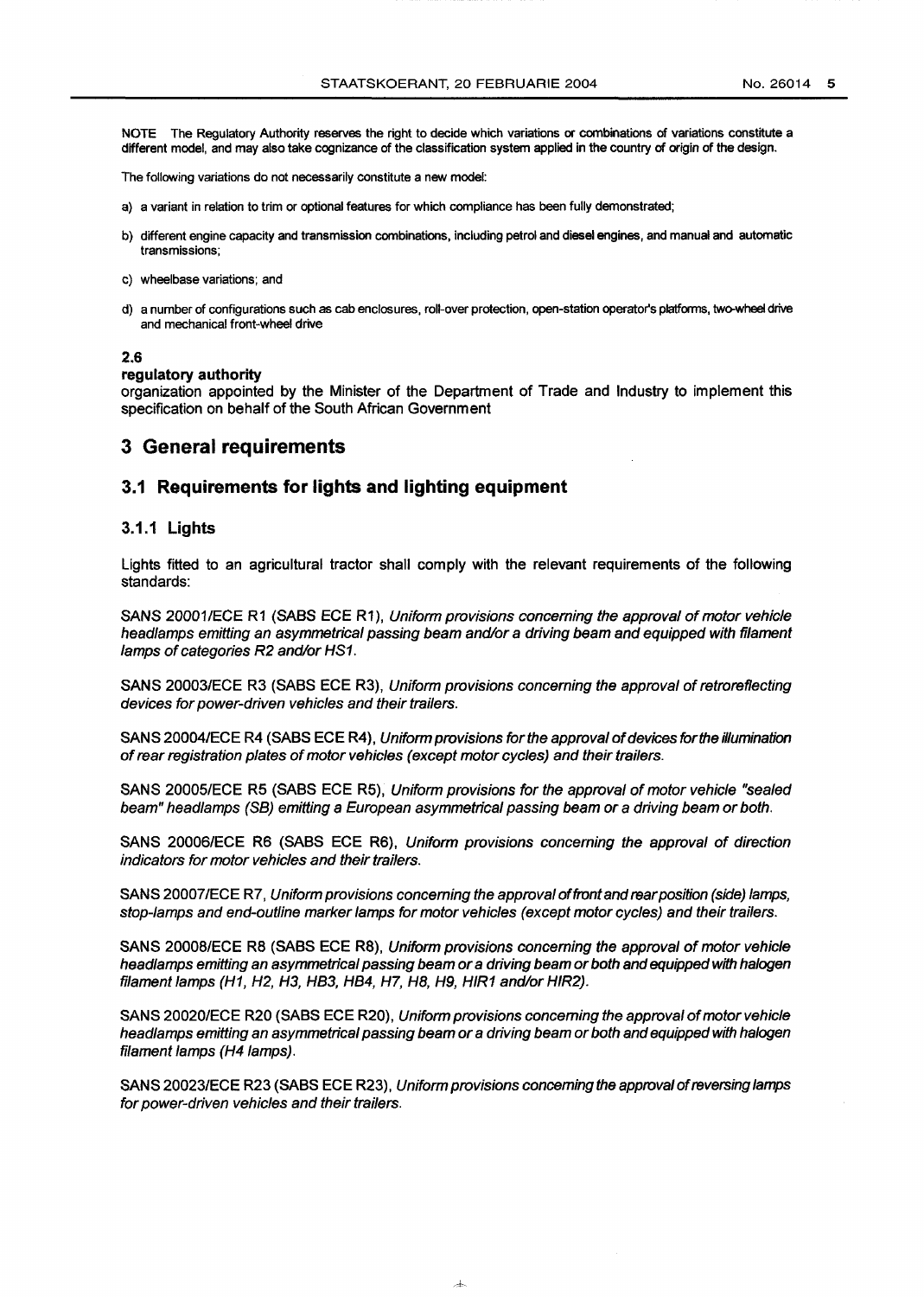SANS 20031/ECE R31 (SABS ECE R31), Uniform provisions concerning the approval of halogen sealedbeam unit (HSB unit) motor vehicle headlamps emitting an asymmetrical passing beam or a driving beam or both.

SANS 20037/ECE R37, Uniform provisions concerning the approval of filament lamps for use in approved lamp units of power-driven vehicles and of their trailers.

SANS 20091/ECE R91 (SABS ECE R91), Uniform provisions concerning the approval of side-marker lamps for motor vehicles and their trailers.

#### **3.1.2 Lighting**

- 3.1.2.1 An agricultural tractor shall be fitted with
- a) dipped-beam headlights,
- b) direction indicators,
- c) hazard warning lights,
- d) rear position lights, and
- e) rear retroreflectors.

3.1.2.2 The lights and retroreflectors listed in 3.1.2.1 shall be so fitted to an agricultural tractor that they comply with the relevant requirements given in SANS 20086/ECE R86 (SABS ECE R86), Uniform provisions concerning the approval of agricultural or forestry tractors with regard to the installation of lighting and light-signalling devices, provided that:

- a) the dipped-beam headlamps shall have sufficient inclination to comply with the relevant regulations of the National Road Traffic Act, 1996 (Act 93 of 1996);
- b) the height of rear retroreflectors shall not exceed 2 100 mm; and
- c) the height of the lamps shall not exceed 3 500 mm.

3.1.2.3 Where an agricultural tractor is fitted with lights that are not listed in 3.1.2.1, their installation shall comply with the relevant requirements given in the said SANS 20086/ECE R86 (SABS ECE R86), provided that the maximum height for all lamps other than

- a) end-outline marker lamps,
- b) rear registration plate lamps,
- c) reversing lamps, and
- d) main-beam headlamps,

shall be increased to 3 500 mm.

#### **3.2 Requirements for rear-view mirrors (if fitted)**

#### **3.2.1 General requirements for rear-view mirrors**

3.2.1.1 Where an agricultural tractor is equipped with one exterior rear-view mirror, the mirror shall be fitted to the right-hand side of the tractor.

 $\overline{\mathcal{A}}$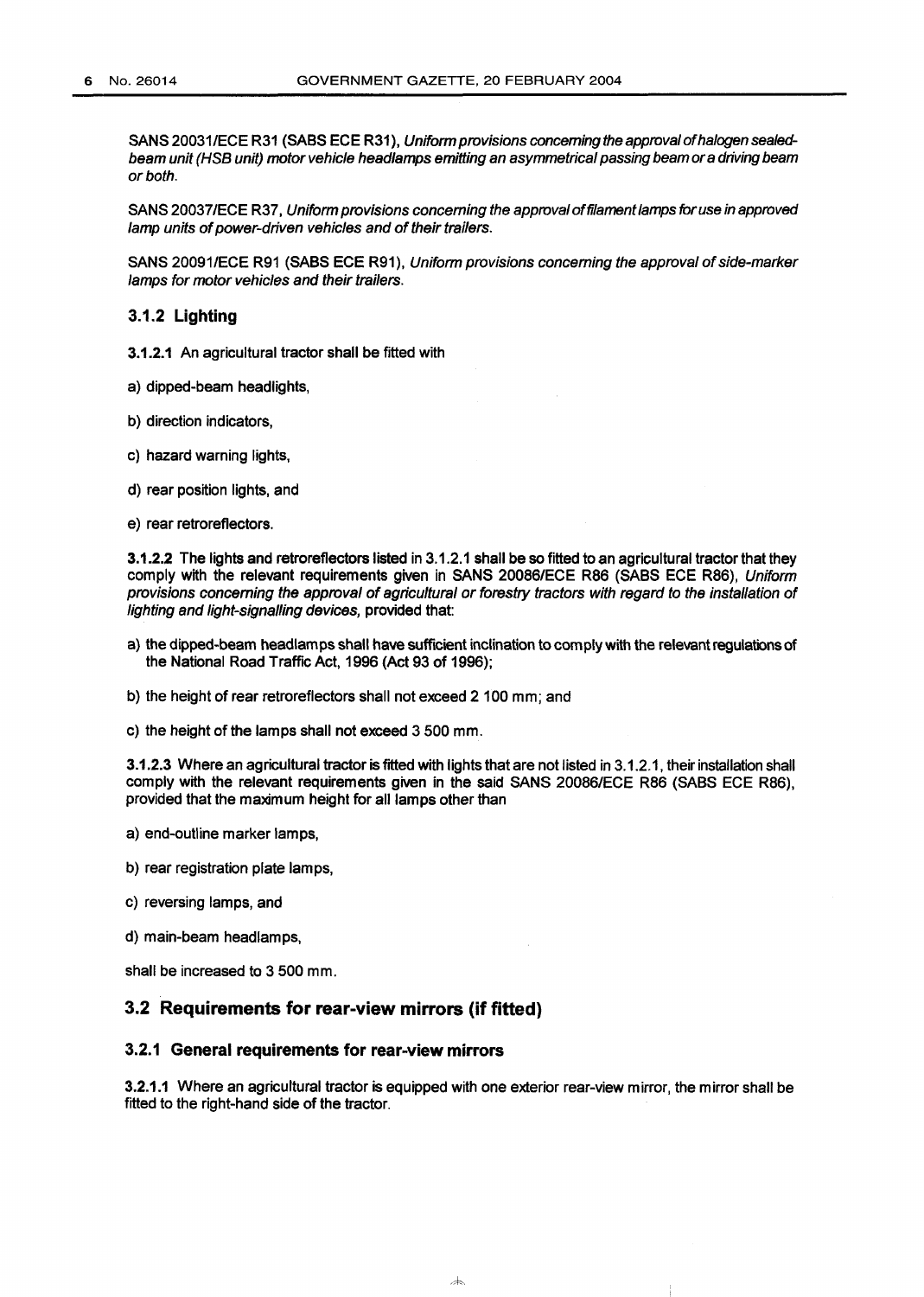3.2.1.2 The exterior rear-view mirror shall be placed so that the driver, when sitting on the driver's seat in the normal driving position, has a clear view of that part of the road as defined under the field of vision (3.2.1.6).

3.2.1.3 Exterior rear-view mirrors shall not protrude more than 0,20 m on either side of the longitudinal plane of the agricultural tractor, beyond the overall width of the tractor, measured without the rear-view mirrors.

3.2.1.4 Subject to 3.2.1.3, exterior rear-view mirrors may protrude beyond the permissible maximum width of 2,5m.

3.2.1.5 Rear-view mirrors shall be adjustable.

3.2.1.6 The field of vision of the right-hand exterior rear-view mirror shall be such that the driver can see, at least as far as the horizon, that part of the road to the rear.

3.2.1.7 Rear-view mirrors shall be fitted in such a way that they remain steady during normal driving conditions.

#### **3.2.2 Specific requirements for rear-view mirrors**

Rear-view mirrors shall comply with the relevant requirements for class I and class II mirrors given in SANS 20046/ECE R46 (SABS ECE R46), Uniform provisions concerning the approval of rear-view mirrors, and of motor vehicles with regard to the installation of rear-view mirrors.

#### **3.3 Requirements for windscreens, windows and partitions (where fitted)**

#### **3.3.1 Windscreens**

3.3.1.1 If a windscreen is fitted to an agricultural tractor, it shall be of safety glass that complies with the relevant requirements given in SANS 1191 (SABS 1191), Safety glass for vehicles - High penetrationresistant laminated safety glass for vehicles, or SANS 1193 (SABS 1193), Toughened safety glass for vehicles.

3.3.1.2 For the purposes of this specification, the marking requirements shall be as follows:

a) the windscreen shall bear the glass manufacturer's registered trade mark; and

b) the glass fitted shall comply with an approved national standard, recognized by the Regulatory Authority, which shall provide a method of identifying the glass type.

#### **3.3.2 Windows and partitions**

3.3.2.1 Glass partitions and glass windows fitted to an agricultural tractor shall comply with the relevant requirements given in the said SANS 1191 (SABS 1191) or SANS 1193 (SABS 1193).

3.3.2.2 For the purposes of this specification, the marking requirements shall be as follows:

a) the glass shall bear the glass manufacturer's registered trade mark; and

b) the glass fitted shall comply with an approved national standard, recognized by the Regulatory Authority, which shall provide a method of identifying the glass type.

3.3.2.3 Excluding those windows to the immediate right and to the immediate left of the driver, which shall be as in 3.3.2.1 and 3.3.2.2, windows and partitions of plastics material may be fitted and shall comply with SANS 1472 (SABS 1472), Plastics safety glazing materials for motor vehicles.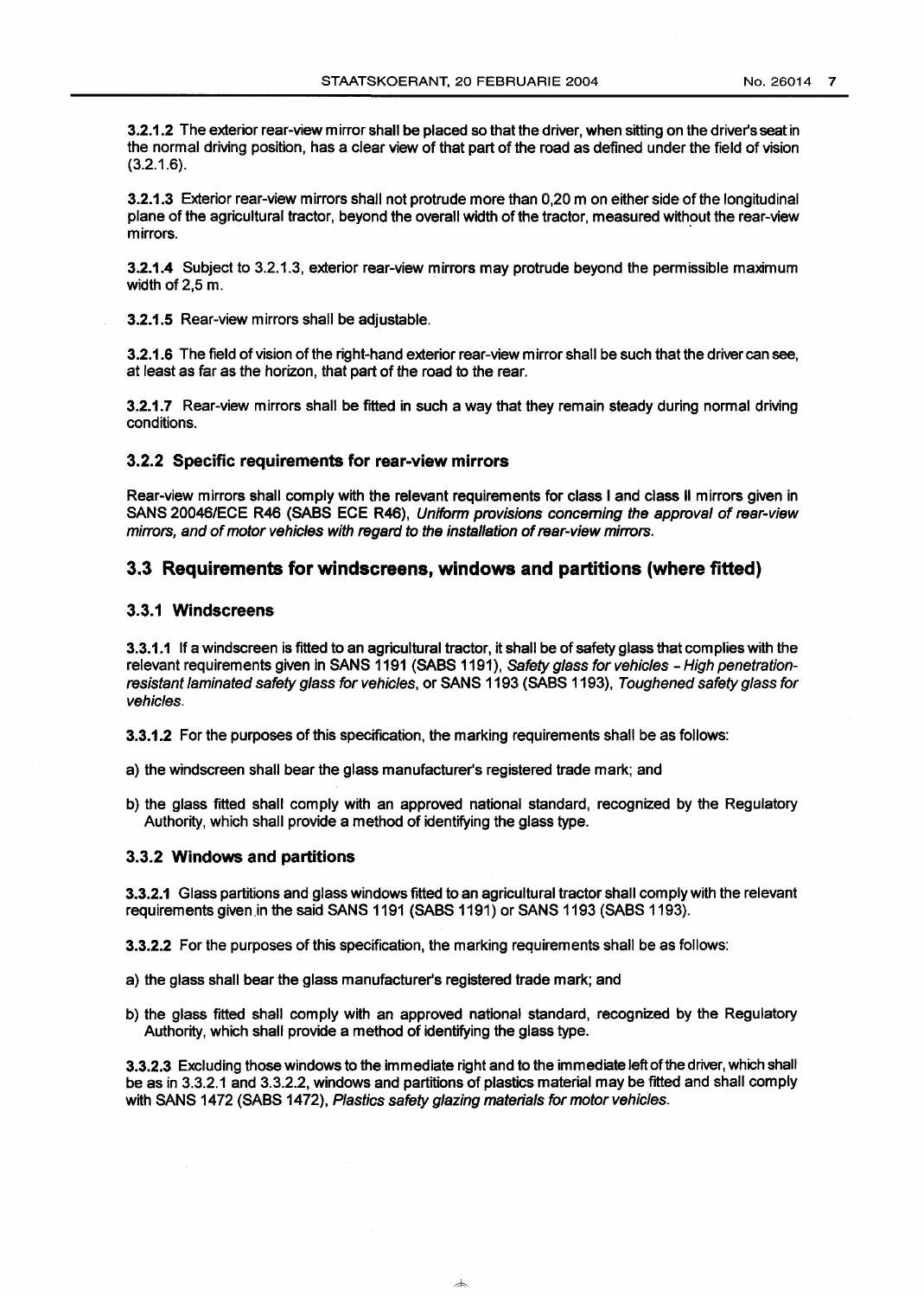### **3.4 Requirements for windscreen wipers**

Windscreens shall be fitted with at least one windscreen wiper that is capable of operation by means other than manual operation, and the windscreen wiper blade, when in operation, shall effectively wipe the outside of the windscreen directly in front of the drivers' forward line of vision.

### **3.5 Requirements for brakes and braking equipment**

An agricultural tractor shall be fitted with braking equipment that complies with SANS 1447-1 (SABS 1447-1), Braking (motor and towed vehicles, designed for low speed or for use off public roads) - Part 1: Low speed vehicles.

### **3.6 Requirements for controls**

**3.6.1** All controls that are fitted to an agricultural tractor, and that are required for the operation of the vehicle on a public road, shall be so located that the driver can reach and operate them when he/she is in the normal driving position, with the seat belt fastened (if a seat belt is fitted).

**3.6.2** An agricultural tractor shall be of a right-hand drive configuration, except as in 3.6.3.

**3.6.3** An agricultural tractor may have a central steering configuration.

### **3.7 Requirements for emergency exits**

If an agricultural tractor is fitted with a canopy or a roll-over protection structure (ROPS), there shall be a means of exit (either a door or a window) such that the driver and passenger(s) (if any) can escape when the tractor is lying on either of its two sides.

### **3.8 Requirements for roll-over protection structures**

If an agricultural tractor is fitted with a roll-over protection structure, such structure shall comply with the relevant requirements given in SANS 1468 (SABS 1468), Roll-over protection structures for wheeled agricultural or forestry tractors (static testing), and shall be indelibly and visibly marked as such by the letters ROPS.

# **4 Requirements for the control of environmental interference and pollution**

### **4.1 Suppression of radio and television interference**

An agricultural tractor and its components, accessories or equipment shall comply with the current applicable regulations relating to interference with communications, promulgated under the Telecommunications Act, 1996 (Act 103 of 1996).

### **4.2 Suppression of atmospheric pollution**

**4.2.1** The exhaust emission from the engine of an agricultural tractor shall be such as to comply with the current applicable regulations promulgated under the Atmospheric Pollution Prevention Act, 1965 (Act 45 of 1965).

**4.2.2** The exhaust emission from the engine of an agricultural tractor shall comply with SANS 20096/ECE R96, Uniform provisions concerning the approval of compression ignition (C.I.) engines to be installed in agricultural and forestry tractors and in non-road mobile machinery with regard to the emissions of pollutants by the engine, equivalent to ECE R96 up to and inclusive of the 01 series of amendments that came into force on 16 September 2001.

 $\overline{\phantom{a}}$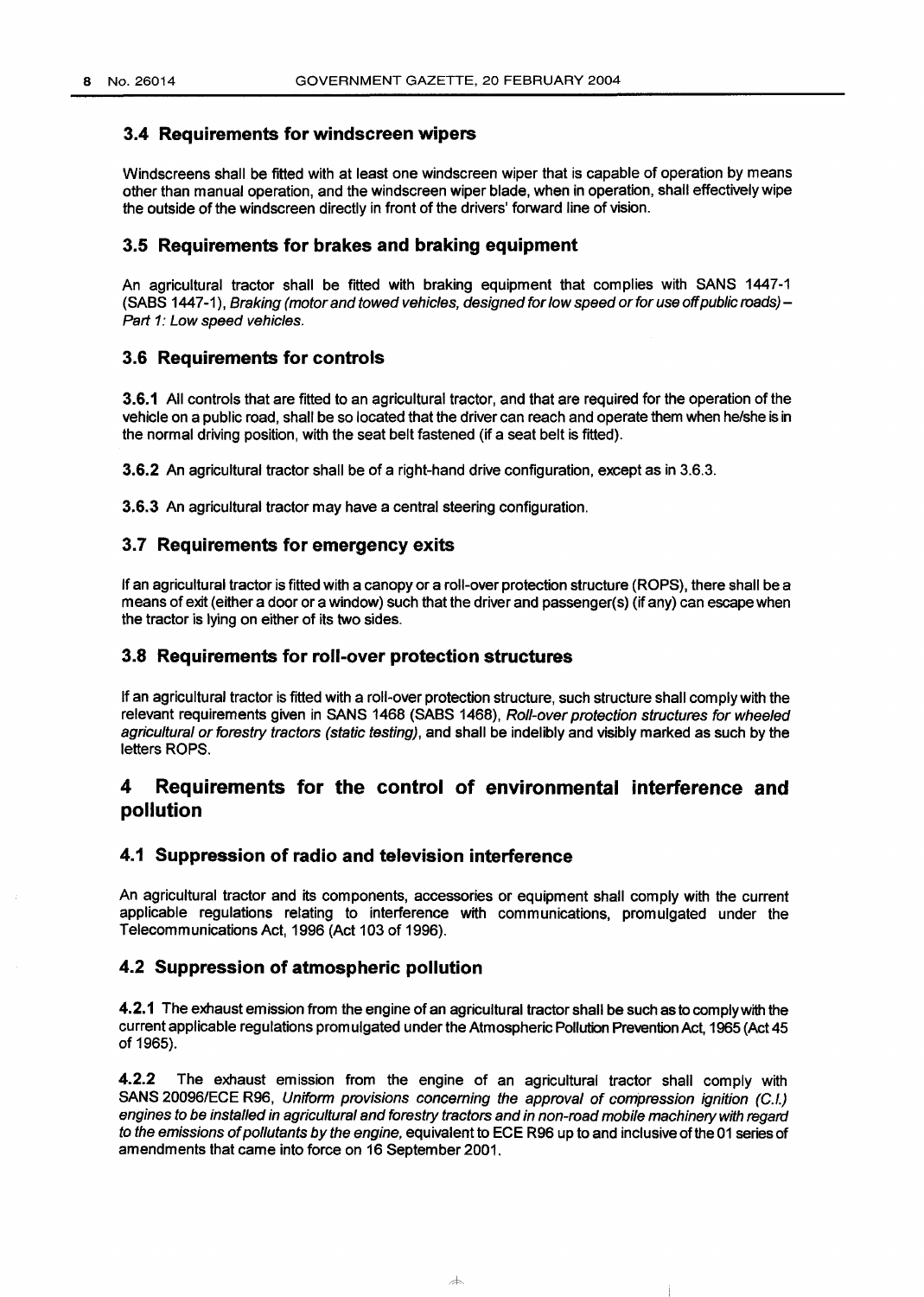### **4.3 Suppression of noise emission**

With the exception of noise emission originating from audible warning devices, any noise emitted by an agricultural tractor, when measured in accordance with SANS 10205 (SABS 0205), The measurement of noise emitted by motor vehicles in motion, shall not exceed the following levels:

a) for tractors having an unladen mass exceeding 1,75 tons: 89 dB; and

b) for tractors having an unladen mass not exceeding 1,75 tons: 85 dB.

### **5 Requirements concerning metrological data**

### **5.1 Dimensions**

The dimensions of an agricultural tractor shall comply with the requirements of the applicable regulations promulgated under the National Road Traffic Act, 1996 (Act 93 of 1996).

#### **5.2 Information plates**

#### **5.2.1 Data plates**

5.2.1.1 An agricultural tractor shall have a metal data plate or plates affixed by rivets or by welding or by any other method that will achieve similar permanency of attachment during the life of the tractor. The data plate(s) shall be affixed in a conspicuous position, to a door or post, to a panel in the engine compartment, to the dash panel or in the tractor cab.

5.2.1.2 As an alternative to 5.2.1.1, a data plate may be a self-adhesive, tamper-proof label which

- a) is clearly legible,
- b) is not transferable from one tractor to another, and
- c) undergoes permanent and obvious damage on removal.

The self-adhesive, tamper-proof label shall be resistant to engine oils, engine coolants, normal engine temperatures and humidity. In addition, it shall have permanency characteristics similar to those of a metal plate.

5.2.1.3 The data plates required in terms of 5.2.1.1 and 5.2.1.2 shall be legibly and permanently imprinted or stamped with the following information:

- a) the gross vehicle mass, in kilograms, for the model type, denoted and prefixed by the letters GVM/BVM;
- b) the gross combination mass, in kilograms, for the model type, denoted and prefixed by the letters GCM/BKM;

c) the type of brakes:

1) unbraked;

- 2) inertia brakes;
- 3) independent brakes; or
- 4) hydraulic/pneumatic brakes;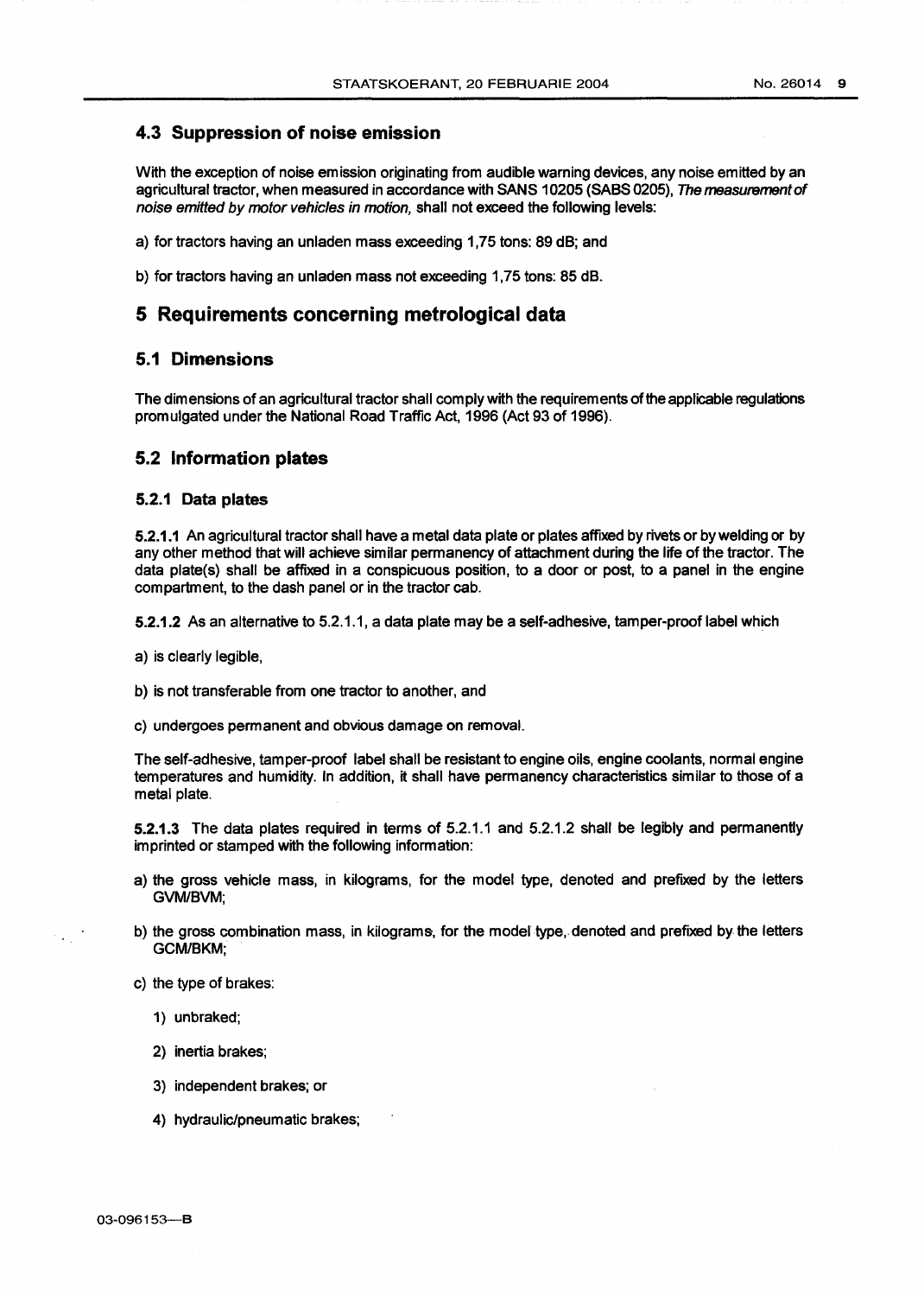- d) the gross axle mass-load of each axle, or gross axle unit mass-load of each axle unit, in kilograms, for the model type, denoted and prefixed by the letters GA/BA or GAU/BAE, as applicable;
- e) the net power, in kilowatts, prefixed by the letters P/D, determined in accordance with SANS 10013-3 (SABS 013-3), The determination of performance (at net power) of internal combustion engines -Part 3: Agricultural vehicle internal combustion engines at sea level;
- f) the manufacturer's design intent, denoted by the wording "For public road operation" or "Not for public road operation"; and
- g) the manufacturer's design speed, in kilometres per hour.

5.2.1.4 The abbreviations given in 5.2.1.3(a), 5.2.1.3(b) and 5.2.1.3(c) are not required if the information is supplied in the following order:

- a) gross vehicle mass;
- b) gross combination mass;
- c) the type of brakes:
	- 1) unbraked;
	- 2) inertia brakes;
	- 3) independent brakes; or
	- 4) hydraulic/pneumatic brakes; and

d) gross axle masses, in the order front to rear.

#### **5.2.3 Engine number**

The requirements for the engine number of an agricultural tractor shall comply with the relevant regulations of the National Road Traffic Act, 1996 (Act 93 of 1996).

#### **5.2.4 Provision for registration**

Suitable space shall be provided on the data plate(s) for the following:

- a) T ... kg (for the tare);
- b)  $V \ldots$  kg (for the permissible maximum vehicle mass);
- c) A ... kg or AU/AE ... kg, as applicable (for the permissible axle mass-load of each axle or the permissible axle unit mass-load of each axle unit); and
- d) D/T... kg (for the permissible drawing vehicle mass).
- NOTE The responsibility for marking this information on the data plate(s) rests with the final MIB.

### **5.2.5 Identification number (VIN)**

5.2.5.1 The identification number of an agricultural tractor shall comply with the relevant requirements given in SANS 3779/ISO 3779 (SABS ISO 3779), Road vehicles - Vehicle identification number (VIN) -Content and structure. However, the requirements for marking the VIN, as given in clause 5 of SANS 4030:1983/ISO 4030 (SABS ISO 4030), Road vehicles - Vehicle identification number (VIN) -Location and attachment, shall, for the purposes of this specification, be taken to read as set out in 5.2.5.2 to 5.2.5.4.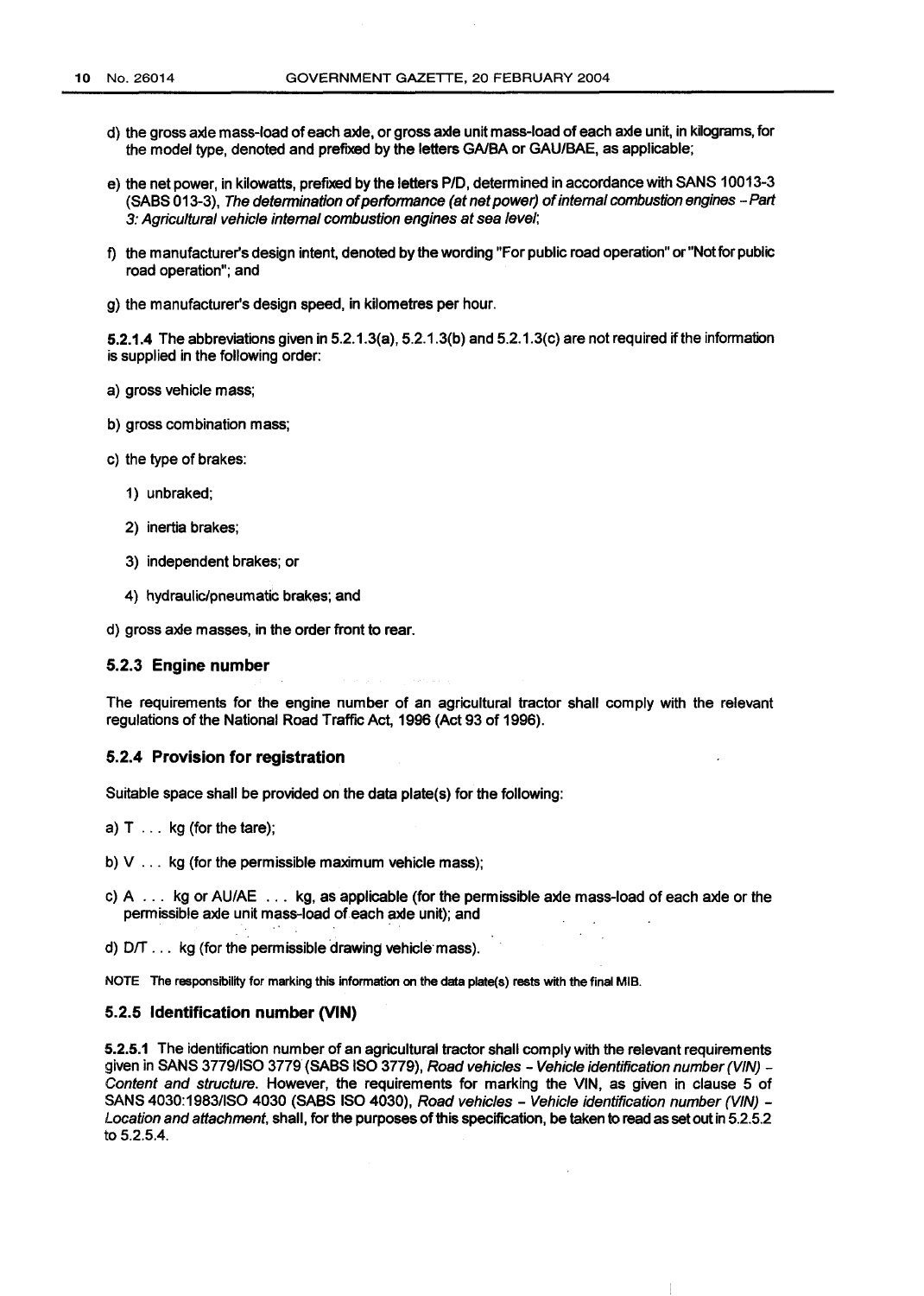5.2.5.2 The VIN shall be marked directly on the tractor platform or on a data plate permanently fixed to the platform or on a part of the tractor that is not easily removed or replaced.

5.2.5.3 The VIN shall also be marked on the data plate.

5.2.5.4 The height of the roman letters and the arabic numerals of the VIN shall be as follows:

- at least 7 mm, if marked in accordance with 5.2.5.2 (frame, body, etc.) on motor vehicles and trailers; and
- at least 3 mm, if marked in accordance with 5.2.5.3 (data plate).

### **5.3 Measuring units**

All gauges, indicators or instruments that are fitted to an agricultural tractor and are calibrated in physical units, shall be calibrated in units as prescribed by the current applicable regulations promulgated under the Measuring Units and National Measuring Standards Act, 1973 (Act 76 of 1973).

## **6 Requirements for equipment, components and systems**

### **6.1 Speedometers**

Where a speedometer is fitted to an agricultural tractor, it shall have an accuracy of 15 % of the speed measured. If a speedometer is not fitted to an agricultural tractor that is capable of exceeding a speed of 25 km/h, a notice, in indelible form, that gives the maximum speed of the tractor in the highest gear, shall be affixed in a position where it is easily visible to the driver when he is in the normal driving position.

#### **6.2 Engine**

The engine of an agricultural tractor shall be provided with a cover such that any part that constitutes a source of danger is out of the normal reach of a person.

#### **6.3 Transmission**

An agricultural tractor, the tare of which exceeds 570 kg, shall be equipped with a transmission that enables it to be controlled and driven in both a forward and a reverse direction.

### **6.4 Tyres**

The tyres fitted to the wheels of an agricultural tractor shall comply with SANS 1550-6 (SABS 1550-6), Motor vehicle tyres and rims - Dimensions and loads - Part 6: Agricultural vehicle tyres, and shall conform to the required dimensions and loads compatible with the specified or permitted rims in the case of pneumatic tyres for agricultural tractors. Where non-pneumatic tyres are used, these shall comply with the relevant regulations of the National Road Traffic Act, 1996 (Act 93 of 1996).

## **7 Proof of compliance**

Homologation shall comprise the confirmation by the Regulatory Authority that the manufacturer or importer has provided the following specific evidence in respect of the commodity covered by this specification:

a) a summary of evidence that shows that all the relevant tests have been conducted with successful results under appropriate controls in respect of the model or variant of the commodity;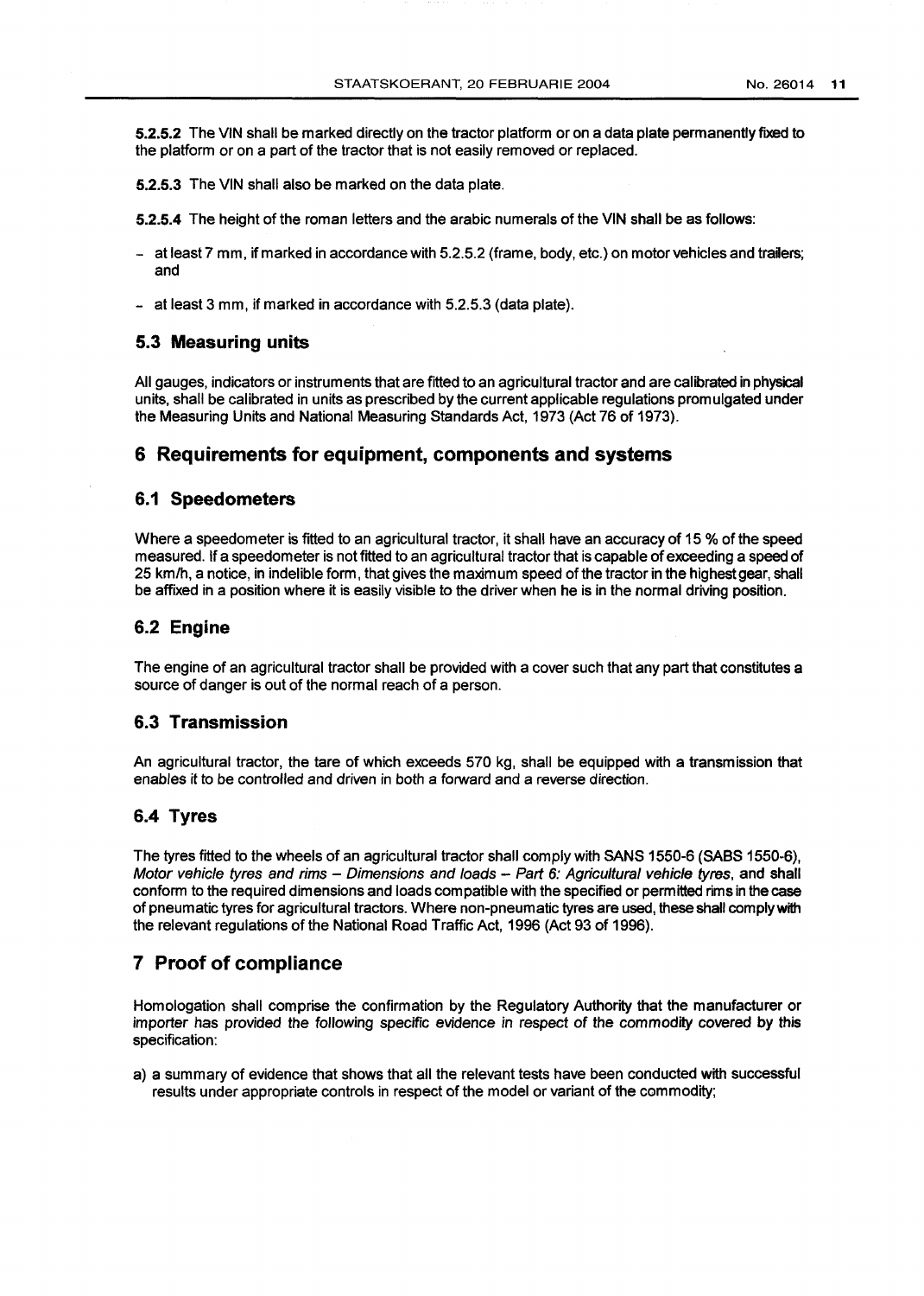- b) sufficient data to enable a relevant model or variant, and its components to be identified and related to (a) above;
- c) relevant samples for the conducting of whatever tests and inspections considered appropriate by the Regulatory Authority, to verify any or all of the evidence provided;
- d) details of the qualify management system applied by the manufacturer or importer; and
- e) when relevant, documentation to advise subsequent manufacturers or importers of incomplete commodities of their responsibilities.

The Regulatory Authority may issue such confirmation, on application, in respect of new models or variants, provided that such confirmation is not used for the purposes of advertising or to imply that all units of the commodity necessarily or consequently comply with all the requirements of the specification.

### **8 Equivalent requirements**

The requirements of the South African National Standards referred to in this specification may be deemed to have been met if compliance with the requirements of the equivalent standards given in table 1, is achieved.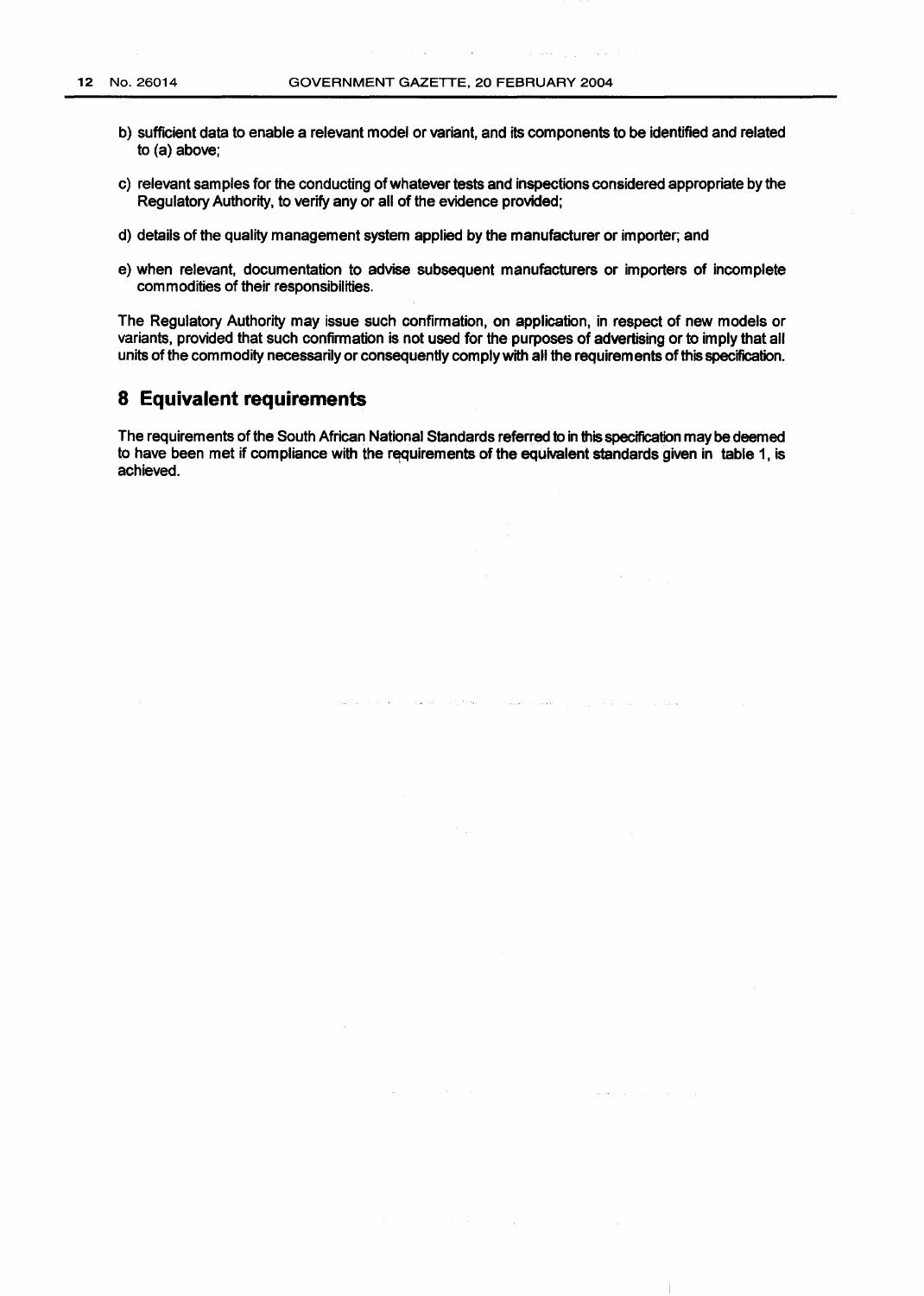# **PROPOSED COMPULSORY SPECIFICATION FOR AGRICULTURAL TRACTORS**

## SCHEDULE 1 — Operative dates

|                 |                                                |                                                           |                                                                                        | 5<br><b>Exclusion</b><br>expiry date |  |
|-----------------|------------------------------------------------|-----------------------------------------------------------|----------------------------------------------------------------------------------------|--------------------------------------|--|
| Sub-<br>section | Item                                           | <b>Operative date</b>                                     | <b>Exclusions</b>                                                                      |                                      |  |
|                 | All subsections/items<br>not referred to below | 2 months after final<br>gazetting                         | Nil                                                                                    |                                      |  |
| 4.2             | <b>Emission to</b><br><b>SANS 20096</b>        | 2 years after final<br>gazetting of this<br>specification | <b>Agricultural tractor</b><br>models<br>Homologated prior<br>to the operative<br>date | 3 years after the<br>operative date  |  |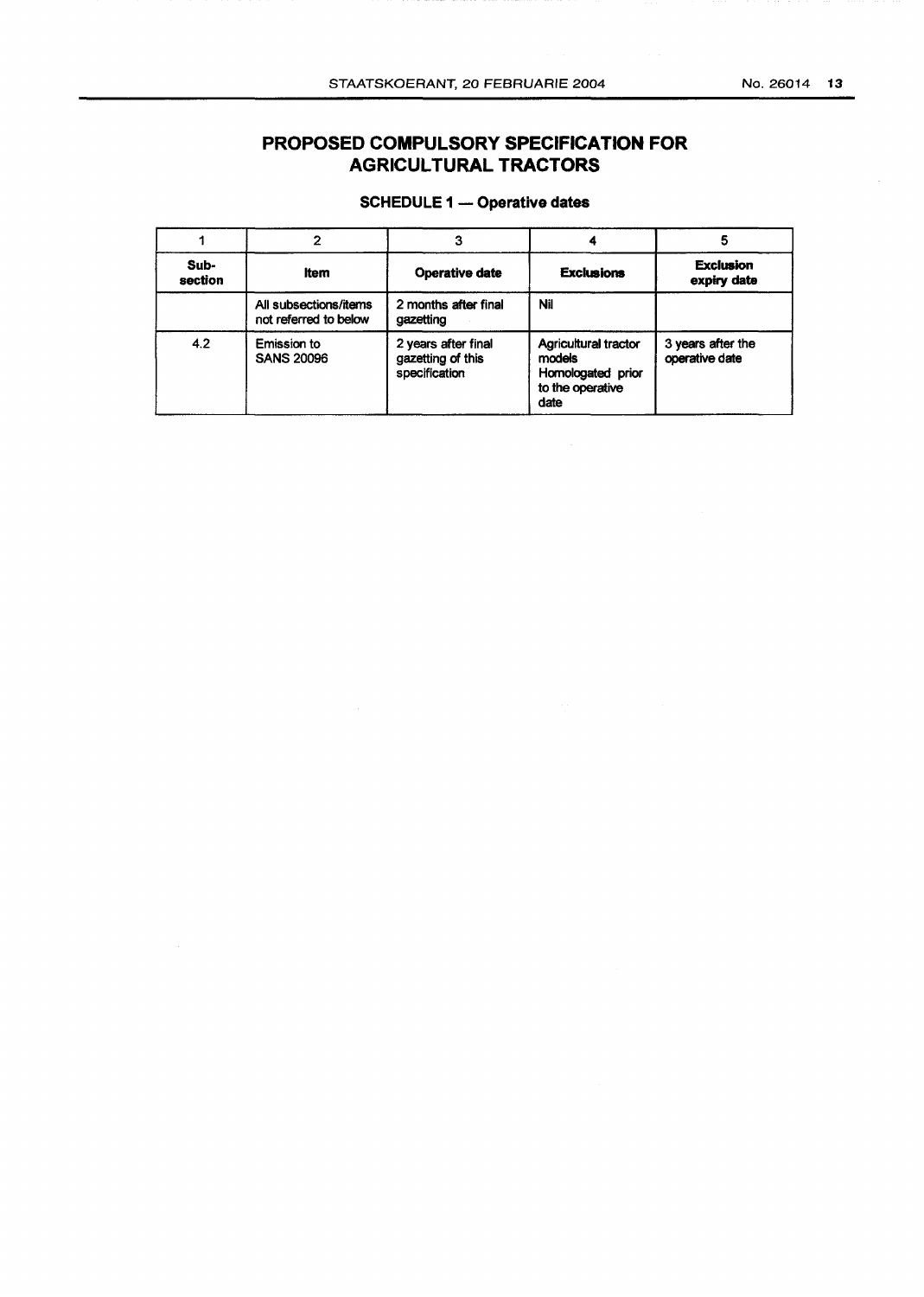$\label{eq:1} \begin{aligned} \mathcal{C}(\mathcal{L}_{\text{P}}^{\text{max}}(\mathcal{A}_{\text{P}}^{\text{max}})) = \mathcal{C}(\mathcal{L}_{\text{P}}^{\text{max}}(\mathcal{A}_{\text{P}}^{\text{max}})) \end{aligned}$ 

# **PROPOSED COMPULSORY SPECIFICATION FOR AGRICULTURAL TRACTORS**

| 1               | $\overline{2}$                            | 3                                                                                                        | 4                                                                                      | 5                                                                             | 6                                                                                                                                       | $\overline{7}$                     |  |
|-----------------|-------------------------------------------|----------------------------------------------------------------------------------------------------------|----------------------------------------------------------------------------------------|-------------------------------------------------------------------------------|-----------------------------------------------------------------------------------------------------------------------------------------|------------------------------------|--|
|                 |                                           |                                                                                                          | <b>Equivalent standards</b>                                                            |                                                                               |                                                                                                                                         |                                    |  |
| Sub-<br>section | <b>Item</b>                               | <b>SANS No.</b>                                                                                          | EU (EEC)<br>directive<br>(Base doc)                                                    | EU (EEC)<br>directive<br>amdts (up to<br>and including)                       | ECE                                                                                                                                     | <b>Others</b>                      |  |
| 3.1.1           | Lights                                    | 20001<br>20003<br>20004<br>20005<br>20006<br>20007<br>20008<br>20020<br>20023<br>20031<br>20037<br>20091 | 76/761<br>76/757<br>76/760<br>76/759<br>76/758<br>76/761<br>77/539<br>76/761<br>76/758 | 99/17<br>97/29<br>97/31<br>99/15<br>97/30<br>99/17<br>97/32<br>99/17<br>97/30 | R <sub>1</sub><br>R3<br>R4<br>R <sub>5</sub><br>R <sub>6</sub><br>R7<br>R <sub>8</sub><br><b>R20</b><br><b>R23</b><br>R31<br>R37<br>R91 |                                    |  |
| 3.1.2           | Lighting                                  | 20086                                                                                                    | 78/933                                                                                 | 99/56                                                                         | <b>R86</b>                                                                                                                              |                                    |  |
| 3.2.2           | Rear-view<br>mirrors                      | 20046                                                                                                    | 71/127                                                                                 | 88/321                                                                        | <b>R46</b>                                                                                                                              |                                    |  |
| 3.3             | Windscreens,<br>windows and<br>partitions | 1191<br>1193                                                                                             | 92/22<br>92/22                                                                         |                                                                               | R43<br><b>R43</b>                                                                                                                       |                                    |  |
| 3.5             | <b>Braking</b>                            | 1447-1                                                                                                   | 76/432<br>74/152                                                                       | 397L0054<br>98/89                                                             |                                                                                                                                         |                                    |  |
| 3.8             | Roll-over<br>protection                   | 1468                                                                                                     | 79/622                                                                                 | 82/953                                                                        |                                                                                                                                         |                                    |  |
| 4.1             | Radio<br>interference                     | <b>Telecommunications</b><br>Act                                                                         |                                                                                        |                                                                               | <b>R10</b><br>01 series                                                                                                                 |                                    |  |
| 4.2.2           | Atmospheric<br>pollution                  | 20096                                                                                                    |                                                                                        |                                                                               | <b>R96</b><br>01 series                                                                                                                 |                                    |  |
| 4.3             | Noise when in<br>motion                   | 10205                                                                                                    | 81/334                                                                                 | 99/101                                                                        | R51                                                                                                                                     |                                    |  |
| 5.2.1           | Data plates                               |                                                                                                          | 76/114                                                                                 | 78/507                                                                        |                                                                                                                                         |                                    |  |
| 5.2.1.3(e)      | Engine net<br>power                       | 10013-3                                                                                                  | 80/1269                                                                                | 99/99                                                                         | <b>R85</b>                                                                                                                              |                                    |  |
| 5.2.5           | <b>VIN</b>                                | 3779<br>4030                                                                                             |                                                                                        |                                                                               |                                                                                                                                         | <b>ISO 3779</b><br><b>ISO 4030</b> |  |
| 6.4             | <b>Tyres</b>                              | <b>National Road</b><br><b>Traffic Act</b>                                                               |                                                                                        |                                                                               | R <sub>106</sub>                                                                                                                        |                                    |  |

### **Table 1 — Equivalent standards**